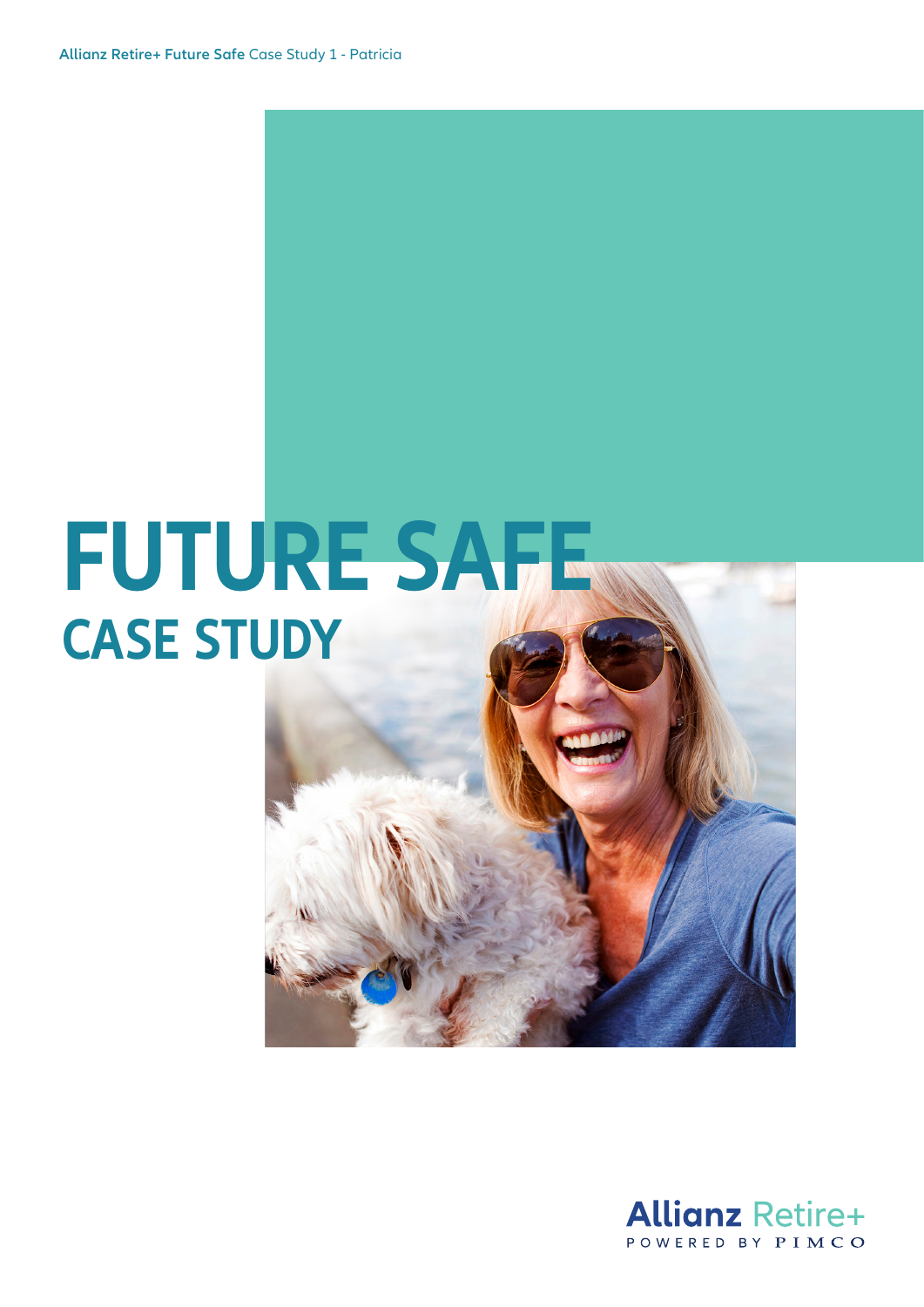### **A safety net for a secure transition to retirement**



#### **Meet Patricia**

Patricia is a healthy 60-year old, who is single. Although she's reached a stage where she would like to have more leisure time, she enjoys her job and isn't ready to give up working completely. She's made an arrangement with her employer to work part-time and enjoy the best of both worlds for now.

#### **60 y/o** working part-time

**\$500k** in her super, her other financial assets are her home and

#### **\$40k** savings

She has concerns about the impact volatile sharemarkets may have on her super balance. However, she's keen to ensure her balance will grow enough to provide a comfortable level of income in retirement.

## "I need to preserve my super balance and draw an income to supplement part-time earnings"

#### **THE CHALLENGE**

Patricia is looking for a solution that can secure a supplementary income to top-up her part-time earnings now, without risking the super balance she'll need to generate her income when she fully retires.

#### **THE STRATEGY**

#### **Protect current and future income with sharemarket protection**

Recognising that Patricia is close to retirement and will need to draw income from her super, her adviser recommends rolling over \$150,000 of her super into Future Safe. Patricia can maintain her exposure to the sharemarket as a core part of her investment strategy in the lead-up to retirement, and still have peace of mind that she can limit her market losses. She can manage her exposure to sequencing risk at a time when her retirement savings are most vulnerable.

#### **She can access at least 5% of her account balance at commencement each year to supplement her part time salary.**

Investing in Future Safe will also support Patricia's transition to retirement strategy by allowing her to access some of her super as a regular income stream.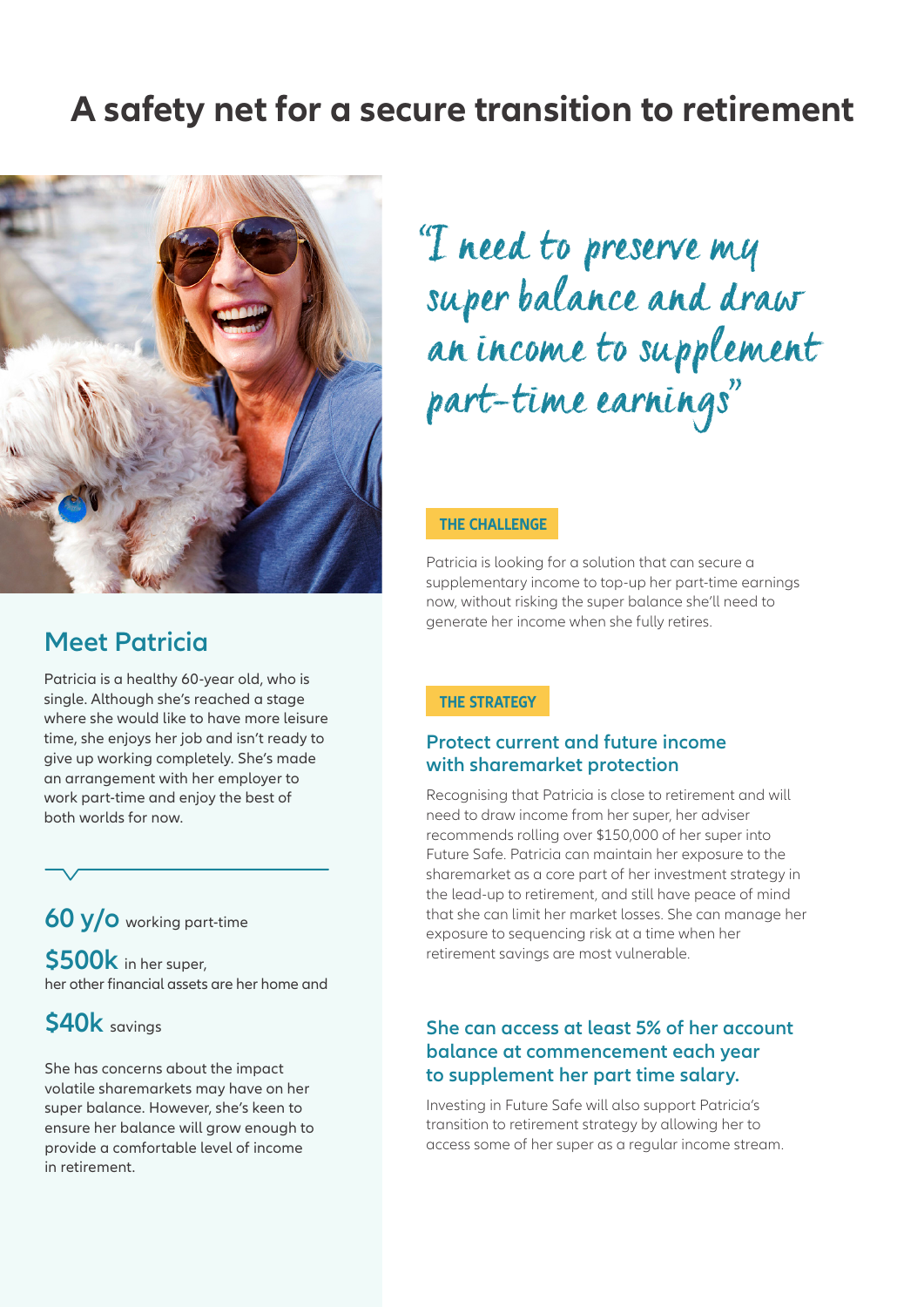#### **6 KEY STEPS**

#### **Patricia works with her adviser through 6 key steps to:**

**STEPS 1 & 2. Understand her retirement goals and STEP 4. Choose an investment option and amount**  $R$  $\circledcirc$ **appropriate Investment Interval** Patricia invests \$75,000 in the S&P/ASX 200 Total Patricia's objective is to supplement her income with Return Index and \$75,000 in the MSCI World Net in the ability to access sharemarket returns with a lower Australian Dollars Index. level of volatility. She prefers the higher Caps of the 10 Year Investment Interval. **STEP 5. Access or reinvest her money**   $\mathsf{S}$ Patricia will be making withdrawals at the rate of 4% **STEP 3. Decide her worst-scenario upfront and**  of her Future Safe account balance each year,  $\mathbf{m}$ **choose a protection option** increasing to 5% when she turns 65. Patricia chooses the -10% Floor option, as she is confident she can tolerate some market losses until she fully retires. **STEP 6. Check in each year to review her strategy**  $\mathcal{Q}$ Patricia reviews her protection and investment choices every year with her adviser to ensure these continue to meet her needs and fit with her investment objectives.

#### **PROTECTION OPTIONS**

**Each protection option is made up of a 'Floor' and a 'Cap'. The Floor is the most you can lose and the Cap is the maximum amount you can gain from your investments in each year of the Investment Interval.**

|                                                          | <b>YOUR MAXIMUM LOSS (FLOOR)</b>                                                                                                                                                                                                                                                                                                                                                                                                                                                                                                                                                                                                                                                                                   |           |           |           | YOUR MAXIMUM GAIN (CAP)*                                                                     |                 |           |           | <b>INVESTMENT OPTIONS</b>                                                                      |           |              |  |
|----------------------------------------------------------|--------------------------------------------------------------------------------------------------------------------------------------------------------------------------------------------------------------------------------------------------------------------------------------------------------------------------------------------------------------------------------------------------------------------------------------------------------------------------------------------------------------------------------------------------------------------------------------------------------------------------------------------------------------------------------------------------------------------|-----------|-----------|-----------|----------------------------------------------------------------------------------------------|-----------------|-----------|-----------|------------------------------------------------------------------------------------------------|-----------|--------------|--|
| <b>Protection</b><br>option with a<br>-10% Floor         | $-10%$<br><b>EXAMPLE</b><br>If the sharemarket went<br>down 15% you would<br>only lose 10%                                                                                                                                                                                                                                                                                                                                                                                                                                                                                                                                                                                                                         |           |           |           | $+10%$<br><b>EXAMPLE</b><br>If the sharemarket went<br>up 18%, you would get a<br>10% return |                 |           |           | S&P/ASX 200<br>Total Return Index (50%)<br>MSCI World Net in<br>Australian Dollars Index (50%) |           |              |  |
|                                                          | <b>Less</b> annual product fee of 0.80% (inclusive of GST, if any) and any applicable taxes<br>* These Caps are for illustrative purposes only. The initial Cap for each market-linked investment option is set at the policy commencement date<br>and will remain at that level until the anniversary date of your policy. Each year, the Caps may be higher or lower than the Caps in the pre-<br>vious year. On each anniversary date we will reset the Caps for the next year and ask you to elect your investment and protection options for<br>that year. For information about the current Caps for each market-linked investment option, visit www.allianzretireplus.com.au/future-safe/<br>features.html. |           |           |           |                                                                                              |                 |           |           |                                                                                                |           |              |  |
|                                                          |                                                                                                                                                                                                                                                                                                                                                                                                                                                                                                                                                                                                                                                                                                                    | Yr1       | Yr2       | Yr3       | Yr 4                                                                                         | Yr <sub>5</sub> | Yr 6      | Yr7       | Yr8                                                                                            | Yr9       | <b>Yr 10</b> |  |
| <b>Patricia's</b><br>investment<br>timeline <sup>1</sup> | Closing<br>balance                                                                                                                                                                                                                                                                                                                                                                                                                                                                                                                                                                                                                                                                                                 | \$157,005 | \$163,003 | \$141,519 | \$146,925                                                                                    | \$148,688       | \$150,472 | \$152,278 | \$135,832                                                                                      | \$133,387 | \$133,654    |  |
| Her total<br>income is<br>\$66,371                       | Annual<br>income                                                                                                                                                                                                                                                                                                                                                                                                                                                                                                                                                                                                                                                                                                   | \$6,000   | \$6,280   | \$6,520   | \$5,661                                                                                      | \$5,877         | \$7,434   | \$7,524   | \$7,614                                                                                        | \$6,792   | \$6,669      |  |
|                                                          | Tax<br>withheld                                                                                                                                                                                                                                                                                                                                                                                                                                                                                                                                                                                                                                                                                                    | \$2,295   | \$2,167   | $-$2.641$ | \$1.953                                                                                      | \$0             | \$0       | \$0       | \$0                                                                                            | \$0       | \$0          |  |

**Assumptions:** Policy commenced 1 July and Patricia's birthday falls on 1 July, the annual income is paid at the end of each year, Patricia retires at the end of Year 4. *1. For a full breakdown of each year, refer to the next page. Numbers may not add due to rounding.*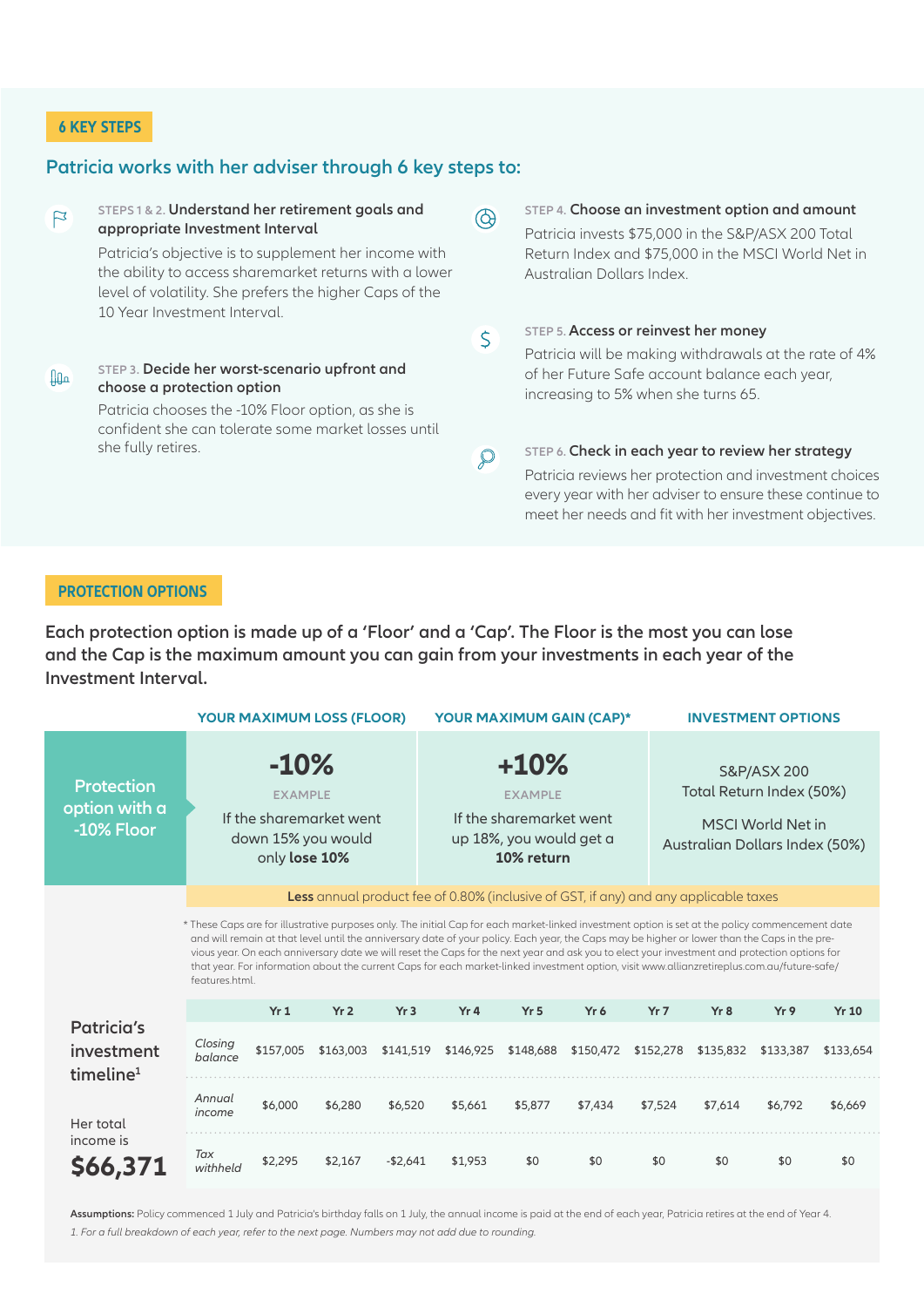### **Reaching her goals**

By investing in Future Safe, Patricia generates additional income of

**\$66,371** over the 10 year period.

 $+$  Her initial investment has only reduced by

### **\$16,346**

at maturity, after accounting for annual income payments, the annual product fee and taxes.



#### **Steady income**

Being age 60, Patricia receives 4% of her total balance held in Future Safe as income each year and she does not need to pay tax on these payments. This amount rises to 5% when Patricia turns 65.



#### **A softer landing from a market correction**

Following a boost to Patricia's balance from strong returns in the first two years (11% and 10%), a market correction delivers a loss in year three. The actual combined return on the domestic and global indices is -25%, but with the -10% Floor, Patricia's market loss (before the annual product fee and applicable tax) is limited to \$16,300 (instead of a loss of \$40,751).



#### **Access to returns as the market rebounds**

Following advice from her adviser on the potential for a market rebound, after the correction in year three, Patricia maintains her Floor at -10%. This also entitles her to a 10% Cap on returns. She receives the capped return of 10%, contributing \$14,152 to her balance in year four.



#### **Flexibility to meet her changing retirement needs**

Patricia retires in year five. Now that she has retired, there is no further tax to pay on her Future Safe earnings. Following discussions with her adviser, she chooses a -5% Floor to further limit any potential market losses over the next three years. Her Cap reduces to 6% as a result of the increased protection.



| Year           | Floor  | Cap | Index<br>return | <b>Interest</b><br>credited | Age | Withdrawal<br>rate | <b>Tax</b><br>rate | <b>Interest</b> | Annual<br>product fee | Tax<br>withheld | <b>Drawdown</b> | <b>Closing</b><br>balance |
|----------------|--------|-----|-----------------|-----------------------------|-----|--------------------|--------------------|-----------------|-----------------------|-----------------|-----------------|---------------------------|
| $\mathbf{1}$   | $-10%$ | 11% | 14%             | 11%                         | 60  | 4%                 | 15%                | \$16,500        | \$1,200               | \$2,295         | \$6,000         | \$157,005                 |
| $\overline{2}$ | $-10%$ | 10% | 11%             | 10%                         | 61  | 4%                 | 15%                | \$15,701        | \$1,256               | \$2,167         | \$6,280         | \$163,003                 |
| 3              | $-10%$ | 9%  | $-25%$          | $-10%$                      | 62  | 4%                 | 15%                | $-$16,300$      | \$1,304               | $-$2,641$       | \$6,520         | \$141.519                 |
| 4              | $-10%$ | 10% | 21%             | 10%                         | 63  | 4%                 | 15%                | \$14,152        | \$1,132               | \$1,953         | \$5,661         | \$146,925                 |
| 5              | $-5%$  | 6%  | 9%              | 6%                          | 64  | 4%                 | 0%                 | \$8,815         | \$1,175               | \$0             | \$5,877         | \$148,688                 |
| 6              | $-5%$  | 7%  | 14%             | 7%                          | 65  | 5%                 | 0%                 | \$10,408        | \$1,190               | \$0             | \$7,434         | \$150,472                 |
| $\overline{7}$ | $-5%$  | 8%  | 7%              | 7%                          | 66  | 5%                 | 0%                 | \$10,533        | \$1,204               | \$0             | \$7,524         | \$152,278                 |
| 8              | $-5%$  | 5%  | $-11%$          | $-5%$                       | 67  | 5%                 | 0%                 | $-$7,614$       | \$1,218               | \$0             | \$7,614         | \$135,832                 |
| 9              | $-5%$  | 5%  | 4%              | 4%                          | 68  | 5%                 | 0%                 | \$5,433         | \$1,087               | \$0             | \$6,792         | \$133,387                 |
| 10             | $-5%$  | 6%  | 12%             | 6%                          | 69  | 5%                 | 0%                 | \$8,003         | \$1.067               | \$0             | \$6.669         | \$133.654                 |

All Caps and index returns are for illustrative purposes only. The annual product fee is 0.80% (inclusive of GST, if any). Tax is calculated based on interest net of the annual product fee multiplied by the applicable tax rate. Tax is paid by Allianz Retire+ and charged to the investor's account. **Assumptions:** Policy commenced 1 July and Patricia's birthday falls on 1 July, drawdowns are made annually at the end of each year, and Patricia retires at the end of Year 4.